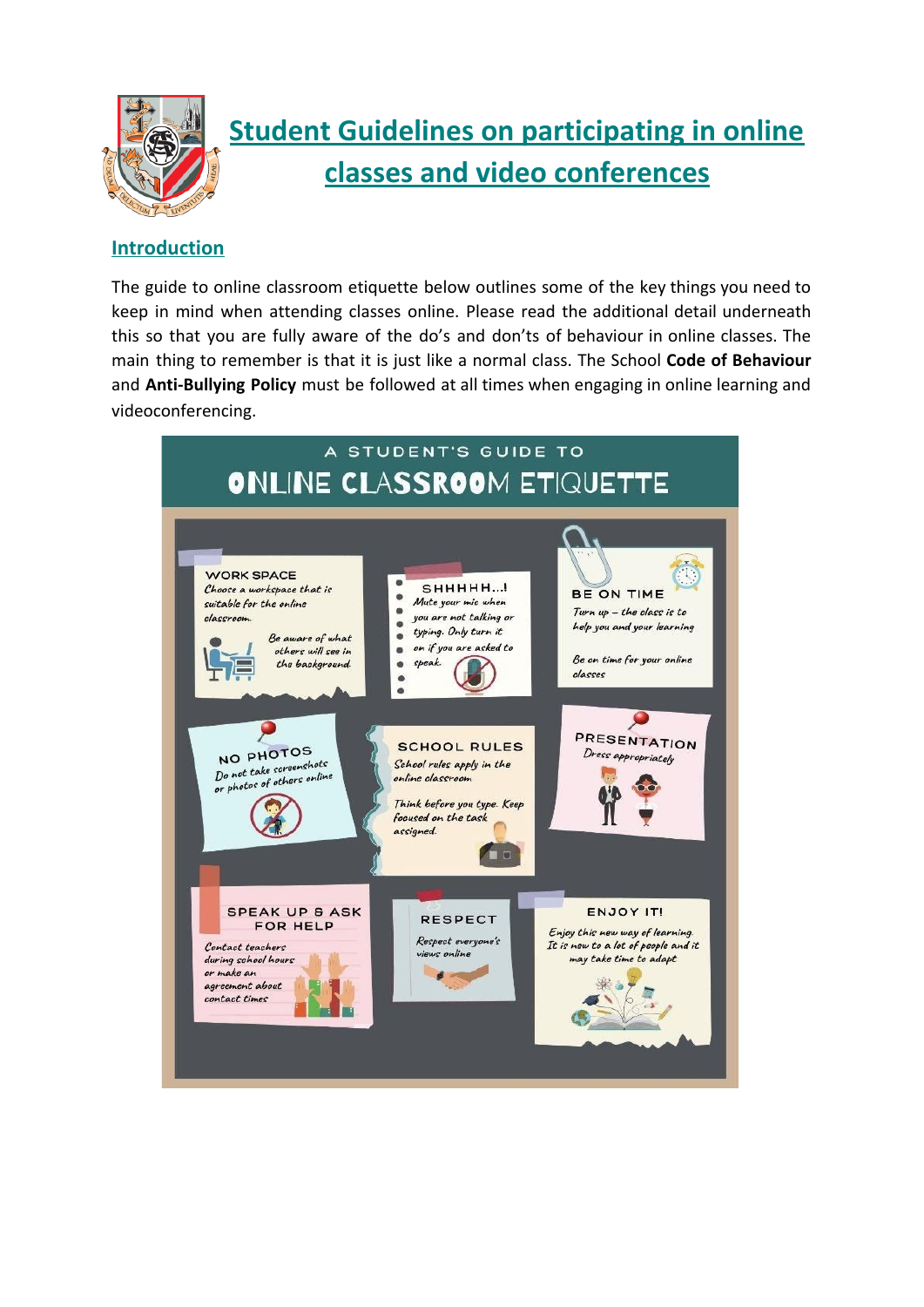### **Be Prepared**

- It is essential that you continue your education and engage with school from 8.45-3.45 each day. Classes will continue as per your normal timetable.
- Interaction and communication with your teacher should be at your normal class times. At other times during the day, your teachers are focusing on their other classes and will not be available to communicate with you.
- In general, if contact is made after 4.00pm then this work is intended for the following school day.
- If you do not have a suitable device (tablet or laptop to work from) please contact the school immediately and every effort will be made to give you access to a school device.
- If you are unwell and unable to engage in the online learning, as per normal school procedure, your parent or guardian must contact the school office via email, phone or school app.

### **Be Respectful**

- Be positive and support others in their learning
- Only appropriate comments written or spoken
- Please and thank you are always appreciated!

#### **Be Engaged**

- Do your best everyone's best will be different
- The work and assignments you post must be your own work
- Take part in class tests and assessments honestly, and don't share the answers with your classmates

#### **Be Secure**

- Use of the school @stalscork.com account Is for school communications only. Do not use it for any other activity. .
- If your parent needs to contact a teacher or the school, this should be done through the school email [office@stalscork.com](mailto:office@stalscork.com) and not through Google Classroom If you are feeling overwhelmed, please email your teacher. We are all in this together!

## **Online Classes**

If you are participating in a video conference you must also follow the guidelines below:

- Ensure you are in a location that you will have minimal disruption to your work and that of others in the video conference.
- Members of your household should be made aware that you are participating in a video conference and that they should not be in the background if the video or microphone are turned on.
- When choosing a location, ensure that background images do not have anything personal in them e.g. photos of your family, your bed in the background etc
- Ensure you are suitably dressed for the video conference e.g. no pyjama's, revealing clothes etc. The same standards that are expected at a non-uniform day apply.